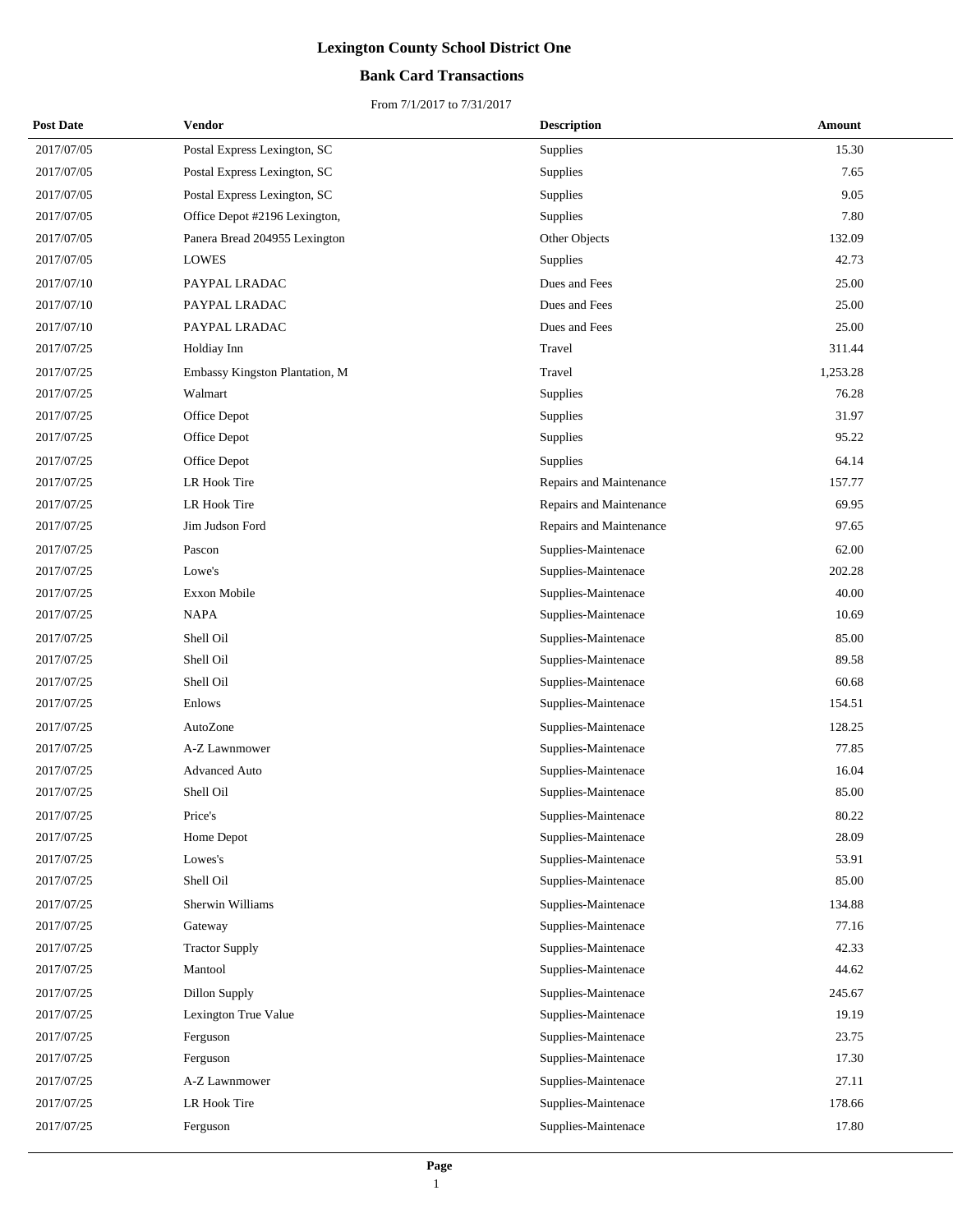## **Bank Card Transactions**

| <b>Post Date</b> | Vendor                 | <b>Description</b>      | Amount |
|------------------|------------------------|-------------------------|--------|
| 2017/07/25       | Smith & Jones          | Supplies-Maintenace     | 8.24   |
| 2017/07/25       | Ferguson               | Supplies-Maintenace     | 106.06 |
| 2017/07/25       | Gateway                | Supplies-Maintenace     | 68.66  |
| 2017/07/25       | Gateway                | Supplies-Maintenace     | 123.99 |
| 2017/07/25       | Sherwin Williams       | Supplies-Maintenace     | 89.36  |
| 2017/07/25       | Ferguson               | Supplies-Maintenace     | 13.95  |
| 2017/07/25       | Sherwin Williams       | Supplies-Maintenace     | 50.99  |
| 2017/07/25       | A-Z Lawnmower          | Supplies-Maintenace     | 76.98  |
| 2017/07/25       | Lowe's                 | Supplies-Maintenace     | 50.20  |
| 2017/07/25       | Lowe's                 | Supplies-Maintenace     | 23.85  |
| 2017/07/25       | Sherwin Williams       | Supplies-Maintenace     | 50.99  |
| 2017/07/25       | Sherwin Williams       | Supplies-Maintenace     | 44.96  |
| 2017/07/25       | Ferguson               | Supplies-Maintenace     | 22.76  |
| 2017/07/25       | <b>ABC</b> Supply      | Supplies-Maintenace     | 57.78  |
| 2017/07/25       | Sherwin Williams       | Supplies-Maintenace     | 89.92  |
| 2017/07/25       | Sherwin Williams       | Supplies-Maintenace     | 179.85 |
| 2017/07/25       | Ferguson               | Supplies-Maintenace     | 23.12  |
| 2017/07/25       | TRUE VALUE             | Supplies                | 53.00  |
| 2017/07/25       | ADI                    | Supplies-Maintenace     | 340.53 |
| 2017/07/25       | <b>Ed Smith Lumber</b> | Supplies-Maintenace     | 16.76  |
| 2017/07/25       | Gateway                | Supplies-Maintenace     | 95.11  |
| 2017/07/25       | Gateway                | Supplies-Maintenace     | 79.46  |
| 2017/07/25       | Lowe's                 | Supplies-Maintenace     | 19.65  |
| 2017/07/25       | Gateway                | Supplies-Maintenace     | 98.57  |
| 2017/07/25       | Gateway                | Supplies-Maintenace     | 112.35 |
| 2017/07/25       | Dal-Tile               | Supplies-Maintenace     | 40.23  |
| 2017/07/25       | City Electric          | Supplies-Maintenace     | 105.67 |
| 2017/07/25       | Sherwin Williams       | Supplies-Maintenace     | 175.35 |
| 2017/07/25       | Lowe's                 | Supplies-Maintenace     | 31.14  |
| 2017/07/25       | SE Concrete            | Supplies-Maintenace     | 19.71  |
| 2017/07/25       | Gateway                | Supplies-Maintenace     | 87.25  |
| 2017/07/25       | Lowe's                 | Supplies-Maintenace     | 31.44  |
| 2017/07/25       | Lowe's                 | Supplies-Maintenace     | 150.54 |
| 2017/07/25       | <b>Batteries Plus</b>  | Supplies-Maintenace     | 147.45 |
| 2017/07/25       | <b>ABC</b> Supply      | Supplies-Maintenace     | 57.78  |
| 2017/07/25       | Lowe's                 | Supplies-Maintenace     | 75.86  |
| 2017/07/25       | <b>LR Hook Tire</b>    | Repairs and Maintenance | 241.02 |
| 2017/07/25       | LR Hook Tire           | Repairs and Maintenance | 95.33  |
| 2017/07/25       | FortLine               | Supplies-Maintenace     | 174.41 |
| 2017/07/25       | A-Z Lawnmower          | Supplies-Maintenace     | 183.48 |
| 2017/07/25       | Catoes                 | Supplies-Maintenace     | 119.78 |
| 2017/07/25       | City Electric          | Supplies-Maintenace     | 158.85 |
| 2017/07/25       | <b>SE</b> Concrete     | Supplies-Maintenace     | 40.77  |
| 2017/07/25       | Ferguson               | Supplies-Maintenace     | 30.43  |
| 2017/07/25       | Gateway                | Supplies-Maintenace     | 41.15  |
|                  |                        |                         |        |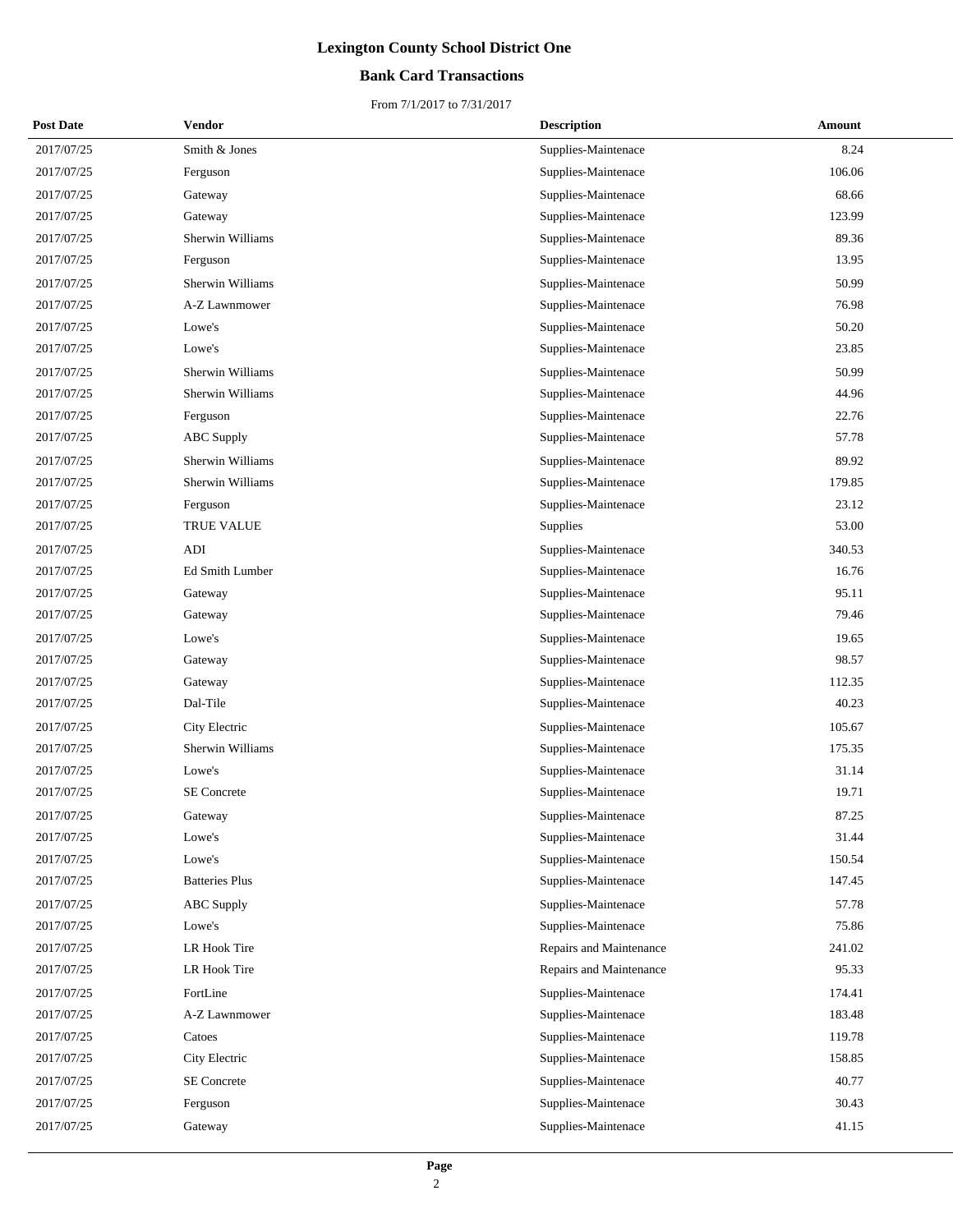## **Bank Card Transactions**

| <b>Post Date</b> | Vendor                      | <b>Description</b>      | Amount |
|------------------|-----------------------------|-------------------------|--------|
| 2017/07/25       | Ferguson                    | Supplies-Maintenace     | 27.08  |
| 2017/07/25       | Electrical Equipment Co.    | Supplies-Maintenace     | 50.04  |
| 2017/07/25       | Smith & Jones               | Supplies-Maintenace     | 28.47  |
| 2017/07/25       | Ed Smith Lumber             | Supplies-Maintenace     | 107.00 |
| 2017/07/25       | Ed Smith Lumber             | Supplies-Maintenace     | 47.07  |
| 2017/07/25       | A-Z Lawnmower               | Repairs and Maintenance | 60.87  |
| 2017/07/25       | City Electric               | Supplies-Maintenace     | 153.33 |
| 2017/07/25       | Lowe's                      | Supplies-Maintenace     | 10.12  |
| 2017/07/25       | Thompson Rental             | Supplies-Maintenace     | 17.66  |
| 2017/07/25       | A-Z Lawnmower               | Supplies-Maintenace     | 20.07  |
| 2017/07/25       | Sherwin Williams            | Supplies-Maintenace     | 89.36  |
| 2017/07/25       | Ferguson                    | Supplies-Maintenace     | 33.44  |
| 2017/07/25       | ADI                         | Supplies-Maintenace     | 22.66  |
| 2017/07/25       | Gateway                     | Supplies-Maintenace     | 155.84 |
| 2017/07/25       | Lowe's                      | Supplies                | 5.89   |
| 2017/07/25       | Lowe's Foods - Gas          | Supplies                | 10.01  |
| 2017/07/25       | Lowe's                      | Supplies                | 69.23  |
| 2017/07/25       | Lowe's                      | Supplies                | 62.31  |
| 2017/07/25       | The Home Depot              | Supplies                | 8.78   |
| 2017/07/25       | <b>NAPA</b>                 | Supplies                | 18.22  |
| 2017/07/25       | Speedway                    | Supplies                | 45.19  |
| 2017/07/25       | Ferguson                    | Supplies-Maintenace     | 22.71  |
| 2017/07/25       | Gateway                     | Supplies-Maintenace     | 41.95  |
| 2017/07/25       | ADI                         | Supplies-Maintenace     | 22.65  |
| 2017/07/25       | City Electric               | Supplies-Maintenace     | 25.15  |
| 2017/07/25       | Sherwin Williams            | Supplies-Maintenace     | 93.18  |
| 2017/07/25       | Lowe's                      | Supplies-Maintenace     | 35.22  |
| 2017/07/25       | Lowe's                      | Supplies-Maintenace     | 72.01  |
| 2017/07/25       | Lowe's                      | Supplies-Maintenace     | 14.17  |
| 2017/07/25       | Lowe's                      | Supplies-Maintenace     | 16.99  |
| 2017/07/25       | <b>ENTERPRISE RENTAL</b>    | Travel                  | 686.57 |
| 2017/07/25       | <b>ENTERPRISE CAR TOLLS</b> | Travel                  | 19.90  |
| 2017/07/25       | <b>UNITED AIRLINE</b>       | Travel                  | 285.00 |
| 2017/07/25       | <b>UNITED AIRLINE</b>       | Travel                  | 285.00 |
| 2017/07/25       | <b>RPS</b>                  | Travel                  | 71.00  |
| 2017/07/25       | SPEEDWAY                    | Travel                  | 75.71  |
| 2017/07/25       | SHELL OIL                   | Travel                  | 85.00  |
| 2017/07/25       | KY EXPO CENTER              | Travel                  | 80.00  |
| 2017/07/25       | <b>EXXO MOBIL</b>           | Travel                  | 49.74  |
| 2017/07/25       | <b>THORNTONS</b>            | Travel                  | 122.54 |
| 2017/07/25       | ENTERPRISE RENTAL           | Travel                  | 686.57 |
| 2017/07/26       | USPS.COM                    | Supplies                | 91.93  |
| 2017/07/26       | RTR Kids Rugs               | Supplies                | 339.95 |
| 2017/07/26       | Wayfair                     | Supplies                | 329.80 |
| 2017/07/26       | USPS.COM                    | Supplies                | 91.93  |
|                  |                             |                         |        |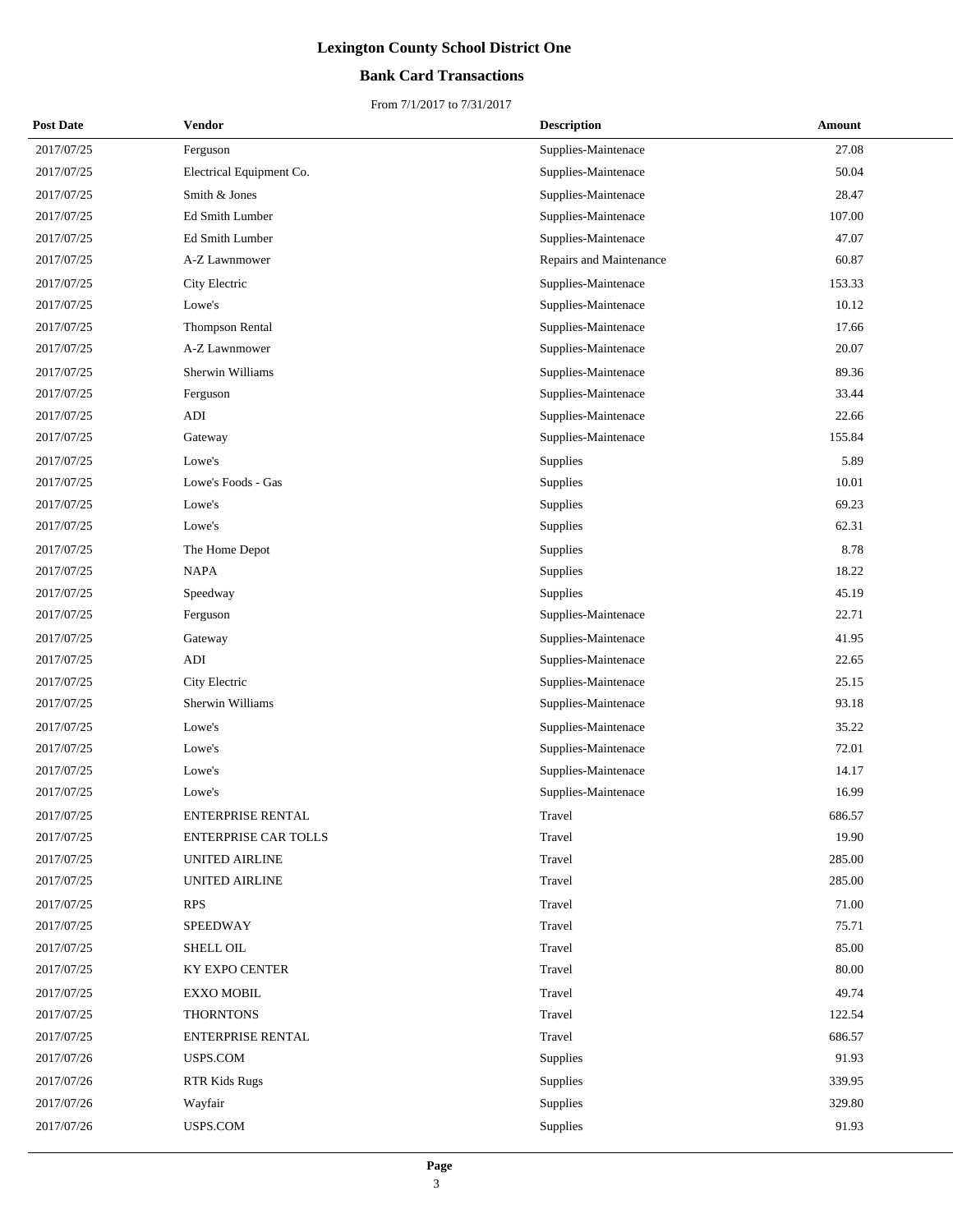## **Bank Card Transactions**

| <b>Post Date</b> | Vendor                             | <b>Description</b>         | Amount    |
|------------------|------------------------------------|----------------------------|-----------|
| 2017/07/26       | The Home Depot                     | Supplies                   | 55.15     |
| 2017/07/26       | Office Depot                       | Supplies                   | 48.13     |
| 2017/07/26       | Office Depot                       | Supplies                   | 27.81     |
| 2017/07/26       | Amazon.com                         | Supplies                   | 33.05     |
| 2017/07/26       | USPS.COM                           | Supplies                   | 91.96     |
| 2017/07/26       | <b>MPM School Supplies</b>         | Supplies                   | 128.57    |
| 2017/07/26       | Amazon.com                         | Supplies                   | 7.85      |
| 2017/07/26       | <b>Classroom Friendly Supplies</b> | Supplies                   | 53.97     |
| 2017/07/26       | Carolina Pottery                   | Supplies                   | 61.97     |
| 2017/07/26       | Lapel Pins                         | Supplies                   | 382.00    |
| 2017/07/26       | <b>Hobby Lobby</b>                 | Supplies                   | 123.15    |
| 2017/07/26       | Amazon Marketplace                 | Supplies                   | 8.49      |
| 2017/07/26       | Northern Tool & Equipment          | Supplies                   | 48.09     |
| 2017/07/26       | Bed Bath & Beyond                  | Supplies                   | 136.95    |
| 2017/07/26       | Lakeshore Learning                 | Supplies                   | 97.59     |
| 2017/07/26       | Pinestraw Place LLC                | Supplies                   | 179.08    |
| 2017/07/26       | Wal-Mart                           | Supplies                   | 84.94     |
| 2017/07/26       | Office Depot                       | Supplies                   | 543.87    |
| 2017/07/26       | Pinestraw Place, LLC               | Supplies                   | 226.86    |
| 2017/07/26       | Lowes                              | Supplies                   | 367.35    |
| 2017/07/26       | Northern Tool & Equipment          | Supplies                   | 48.54     |
| 2017/07/26       | <b>MARRIOTT CHARLESTON</b>         | Travel                     | 779.60    |
| 2017/07/26       | <b>SCHOLASTIC</b>                  | Supplies                   | 19.79     |
| 2017/07/26       | Amazon.com                         | <b>Technology Supplies</b> | 122.05    |
| 2017/07/26       | <b>HAMPTON INN</b>                 | Travel                     | 709.86    |
| 2017/07/26       | <b>HAMPTON INN</b>                 | Travel                     | 709.86    |
| 2017/07/26       | <b>TRADEWINDS</b>                  | Travel-Teacher Staff Dev   | 705.12    |
| 2017/07/26       | <b>TRADEWINDS</b>                  | Travel-Teacher Staff Dev   | 705.12    |
| 2017/07/26       | TRADEWIND                          | Travel-Teacher Staff Dev   | $-705.12$ |
| 2017/07/26       | <b>TRADEWINDS</b>                  | Travel-Teacher Staff Dev   | 705.12    |
| 2017/07/26       | <b>UNITED AIR</b>                  | Travel-Teacher Staff Dev   | $-27.11$  |
| 2017/07/26       | <b>AMAZON</b>                      | Supplies                   | 42.50     |
| 2017/07/26       | <b>AMAZON</b>                      | Supplies                   | 62.25     |
| 2017/07/26       | Amazon.com                         | Supplies                   | 10.26     |
| 2017/07/26       | USPS.COM                           | Supplies                   | 91.93     |
| 2017/07/26       | Amazon.com                         | Supplies                   | 40.48     |
| 2017/07/26       | Metals & Alloy                     | Supplies-Maintenace        | 164.62    |
| 2017/07/26       | <b>Advanced Auto</b>               | Supplies-Maintenace        | 133.70    |
| 2017/07/26       | A-Z Lawnmower                      | Supplies-Maintenace        | 89.43     |
| 2017/07/26       | <b>LOWES</b>                       | Supplies                   | 56.01     |
| 2017/07/26       | <b>A-Z LAWNMOWER</b>               | Supplies                   | 76.98     |
| 2017/07/26       | TRACTOR SUPPLY                     | Supplies                   | 86.06     |
| 2017/07/26       | Ferguson                           | Supplies-Maintenace        | 58.31     |
| 2017/07/26       | Ferguson                           | Supplies-Maintenace        | 22.53     |
| 2017/07/26       | Lowe's                             | Supplies-Maintenace        | 193.17    |
|                  |                                    |                            |           |